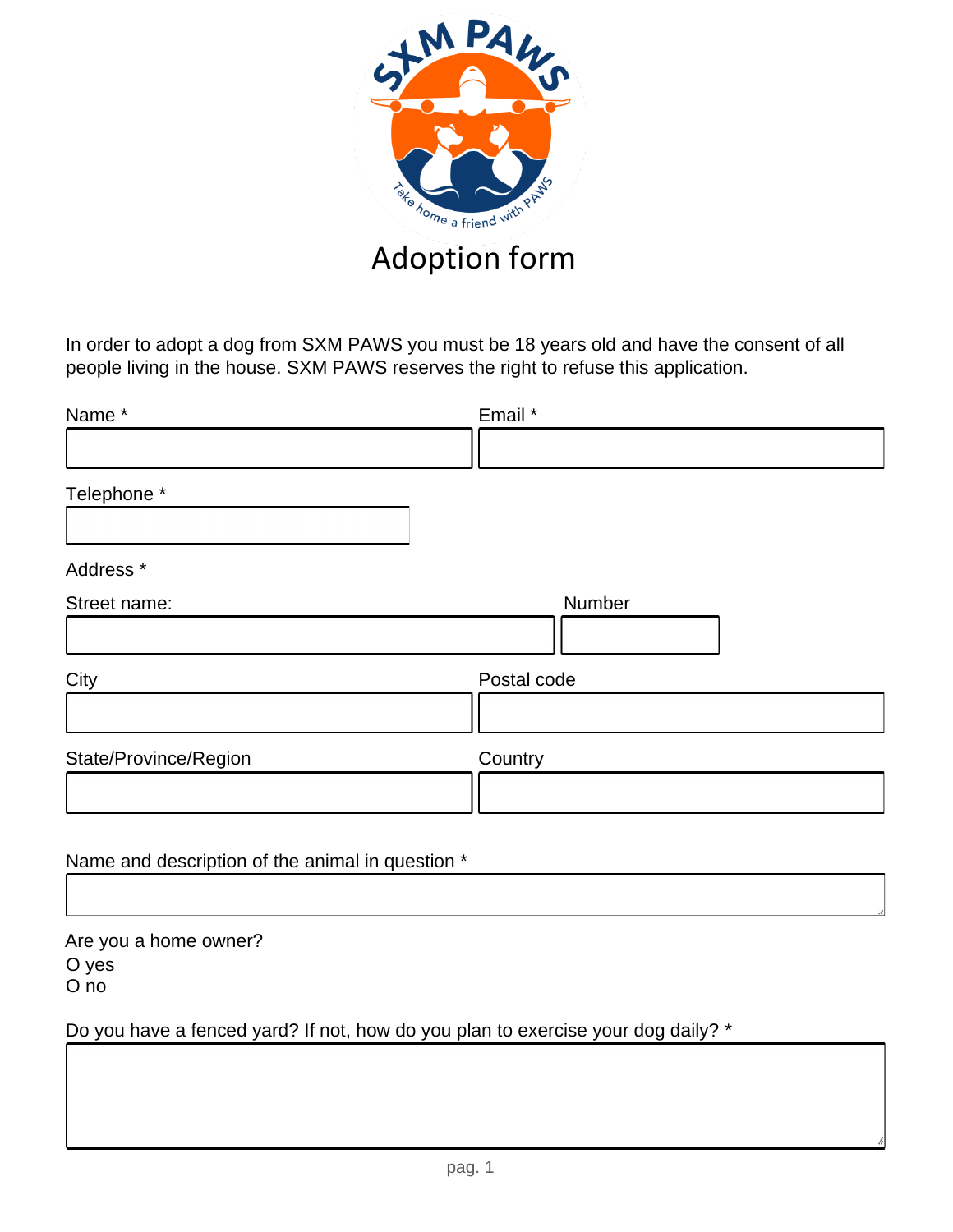What is the number of people in the house? Number of adults (including yourself) and number children, if any \*

Relationship? Ages of the children in home, if any? \*

List all previous and current pets: species, age, spayed/neutered, indoor/outdoor, and where are they now? \*

Will the dog be kept indoors or outside? \*

Will the dog be limited to certain areas of the house? If yes, where will they be allowed? \*

How many hours per day will the dog be left alone? \*

Will you crate the dog? If yes, how many hours per day will the dog be in the crate? \*

Why do you want a dog? Companion for you, companion for pet, companion for family member, security, etc. \*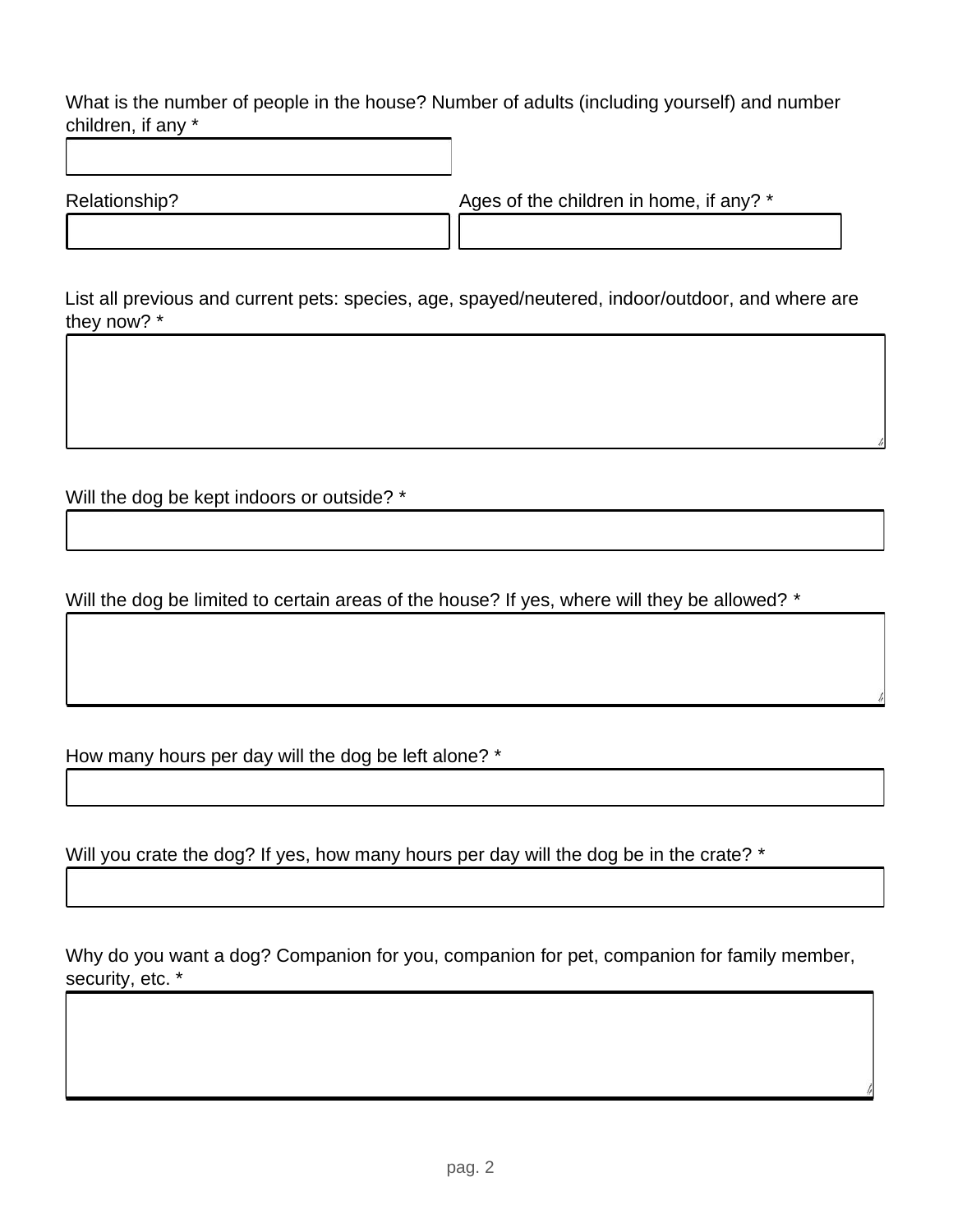# REFERENCES - For your consideration, please provide two personal references and your current veterinarian (if you currently have one).

Reference 1

| Name* | Email | Telephone |
|-------|-------|-----------|
|       |       |           |

#### Reference 2

| Name | Email | Telephone |
|------|-------|-----------|
|      |       |           |

#### Veterinarian \*

| Name | Email | Telephone |
|------|-------|-----------|
|      |       |           |

AGREEMENT - By signing this application, I certify that the information I have given is true. I understand that SXM PAWS reserves the right to deny this application for any reason and I authorize investigation of all statements in this application.

# Do you have a vet that you use? If yes, please provide the vet's name and phone number.

I do commit to treating my dog in St. Maarten/St. Martin or home state/country for monthly heartworm prevention and monthly flea/tick medications plus yearly vaccinations. \*

# **O I agree**

I do agree to SXM PAWS to sterilize male/female dog at 6 months IF the animal is adopted before such sterilization occurs. \*

# **O I agree**

I agree to pay the US adoption fee. \*

# **O I agree**

I do agree to SXM PAWS having the right to check on the pet within the first 6 months of adoption. If pet is in any discomfort or distress, SXM PAWS has the right to take back the pet and cancel this agreement. No refunds will be given. \*

#### **O I agree**